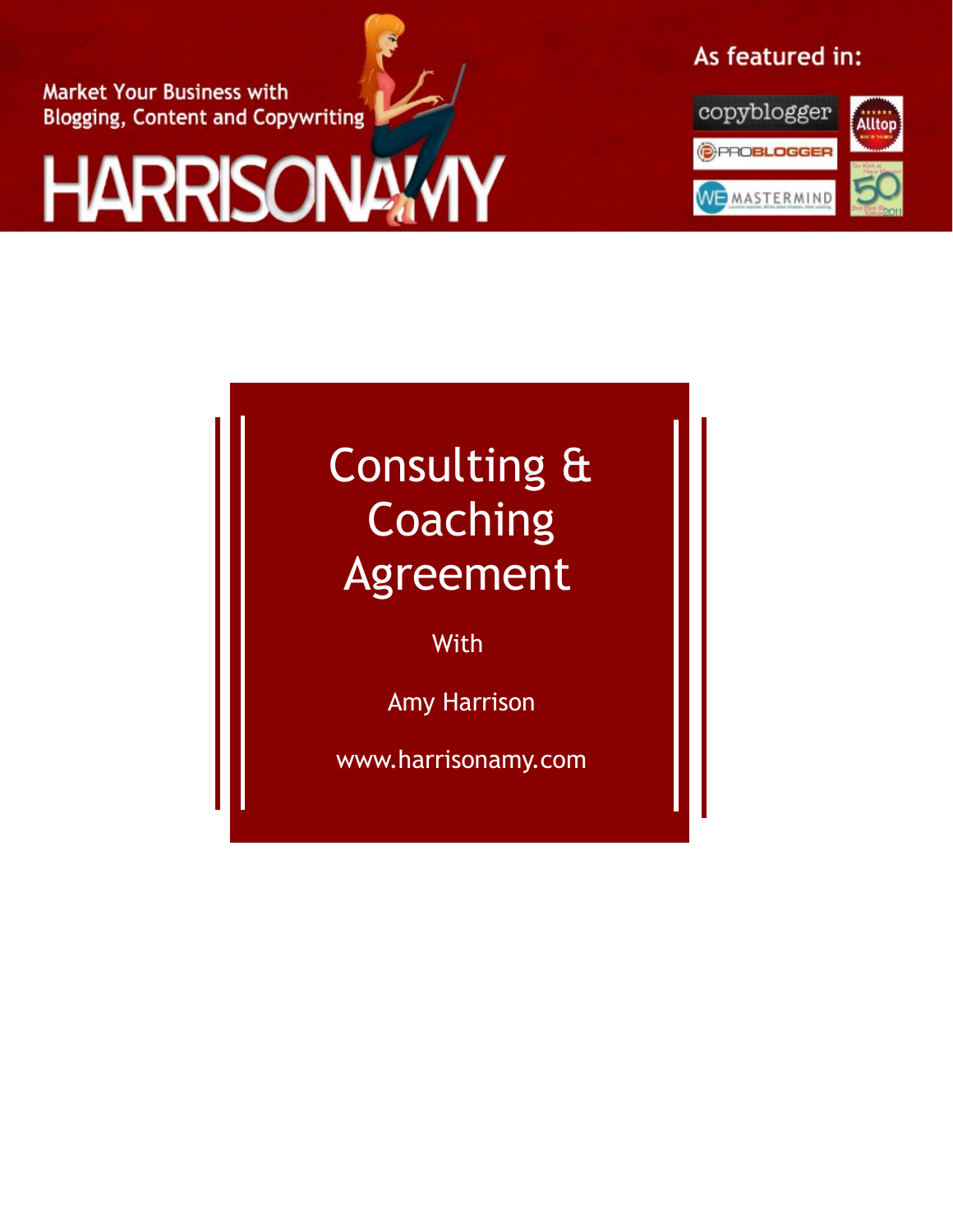**HARRISONAMY CONSULTING AND COACHING AGREEMENT** 

### **Your Coaching and Consulting Outline**

Thank you for choosing Harrisonamy for your copywriting coaching.

The following terms outline the expectations and boundaries that we have while working together. Please read this through to make sure you are happy with these terms. Sign and send a scanned copy to [amy@harrisonamy.com](mailto:amy@harrisonamy.com)

This is to confirm that is hiring Amy Harrison as a copywriting coach-consultant**.**

The sessions must be used within 60 days of the payment date otherwise sessions will expire.

The fee for your session(s) is required in full before any session is booked.

#### **Your Responsibilities:**

- Be on time for your scheduled calls. I will call you at the number or contact the Skype name you have provided on your client intake form.
- If your package includes email support please feel free to email questions to me. Emails will be answered on Tuesdays and Thursdays or on our calls, whichever comes first.
- To reschedule an appointment, please reschedule 24 hours in advance. With this notice we can reschedule a better time to talk. Appointments canceled without 24 hours notice, the fee and appointment are forfeited.

#### **My responsibilities to you**

• I will be focused on your business needs and goals. I will research and work to understand your business model so that I can provide the appropriate copywriting guidance